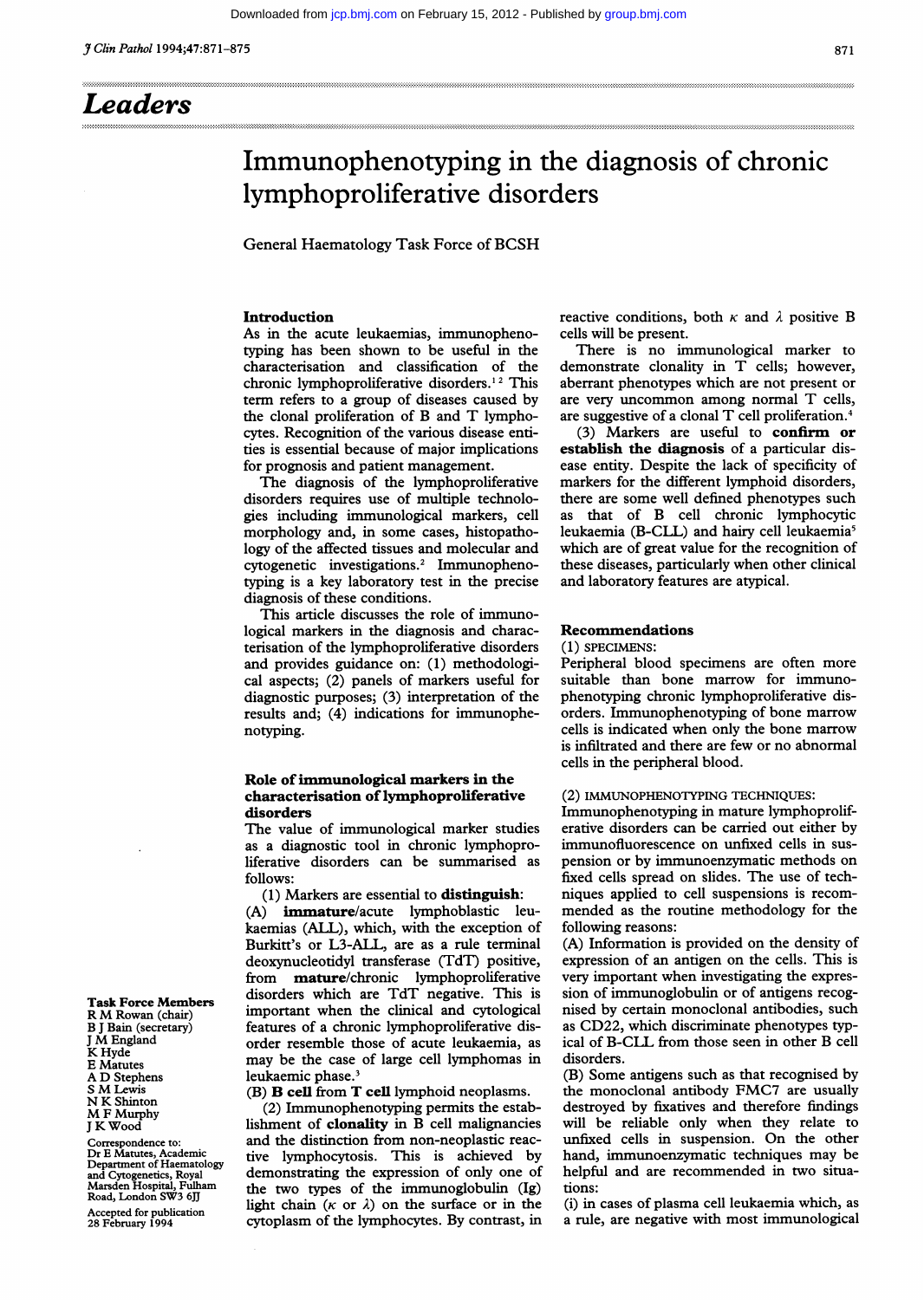markers when tested in suspension, whereas the testing of fixed cells permits the demonstration of cytoplasmic immunoglobulin;

(ii) when B cell clonality is not shown by membrane staining with anti- $\kappa$  or anti- $\lambda$ reagents as <sup>a</sup> consequence of the strong membrane expression of Fcyreceptors, which nonspecifically bind the anti-immunoglobulin reagents. These are usually blocked by the fixative used in the immunoenzymatic methods.

# Methodology for immunophenotyping

Recommendations for immunofluorescence and immunoenzymatic techniques in the study of chronic lymphoproliferative disorders are described below and are identical to those given in the study of acute leukaemias except for the detection of surface immunoglobulins (SmIg) heavy and light chains.

Peripheral blood or bone marrow are collected in anticoagulant (such as heparin or EDTA) and mononuclear cells are obtained by Ficoll density centrifugation. The cells are washed twice in phosphate buffered saline (PBS) and resuspended in PBS containing 1% bovine serum albumin (BSA) (Sigma), 005% sodium azide, and 2% human AB serum (pH: 7-6) (PBS-BSA-azide-AB buffer) except for the staining of SmIg.

#### (1) IMMUNOFLUORESCENCE ON CELL **SUSPENSIONS**

For the detection of cell membrane antigens by indirect immunofluorescence, 50  $\mu$ l of a cell suspension (106 cells) are incubated with an appropriate volume (ranging from 5 to 50  $\mu$ l) of optimally diluted monoclonal antibody for 30 minutes at 4°C. After two washes in PBS-BSA-azide-AB buffer the cells are incubated with the fluorescein-conjugated (FITC) anti-mouse Ig F(ab), fragment (optimally diluted) for 30 minutes at 4°C, and washed twice in the buffer. The cell pellet is resuspended with two drops of PBS/glycerol (1 in 1), mounted on a glass slide, covered with a coverslip and sealed to be evaluated by <sup>a</sup> fluorescence microscope. An anti-fade reagent, such as 1,4-diazabicyclo-(2.2.2) octane, may be added to the mounting medium to facilitate the reading under the microscope. A phase contrast microscope with adequate filters is recommended and at least 200 cells should be analysed for the fluorescence stain. A reaction is considered positive when the cell has multiple fluorescent dots on the membrane.

The same procedure is applied for flow cytometry but the cell pellet instead of being resuspended in glycerol/PBS, is resuspended in 500  $\mu$ l of Isoton and assessed on the flow cytometer. If analysis of the sample is performed more than four hours after staining the cell pellet should be fixed in 1% paraformaldehyde in 0-85% saline instead of being resuspended in Isoton.

Whole blood can also be tested by flow cytometry, except for the detection of SmIg. The manufacturer's instructions for the lysing procedure should be followed. Usually, 100-200  $\mu$ l of blood are incubated with the monoclonal antibody and subsequently with the FITC antimouse immunoglobulin. The methodology is similar to that described above but the buffer does not contain human AB serum and the pellet is treated with <sup>1</sup> ml lysing solution for 10 minutes at room temperature following the immunostaining. This is followed by two washes in PBS-BSA-azide buffer. Reading is performed in the flow cytometer after resuspending the pellet in  $250 \mu l$  of Isoton.

As in biphenotypic acute leukaemias, it may be useful in some circumstances to apply a double immunolabelling technique to determine if a single cell population coexpresses two different antigens in the membrane. For example, it may be informative to investigate the coexpression of <sup>a</sup> B cell marker (CD19) and CD5 in cases of B-CLL or that of CD4 and CD8 in T cell proliferations. Usually, this is performed by a direct immunofluorescence technique using two monoclonal antibodies directly conjugated to two fluorochromes (such as fluorescein and phycoerythrin). The monoclonal antibody should be independently titrated and the methodology is similar to that of indirect immunofluorescence with omission of the second incubation step.

In general terms, the use of the indirect immunofluorescence as the routine method is recommended for the following reasons:

(A) the direct technique is less sensitive for the detection of an antigen when the expression in the membrane is weak;

(B) some monoclonal antibodies are not commercially available as reagents directly conjugated to fluorochromes; and,

(C) the indirect method is less expensive. The direct immunofluorescence method is recommended when double immunolabelling is performed.

Negative control preparations are always set up by replacing the monoclonal antibody with a mouse immunoglobulin of the same isotype and, when possible, positive controls are carried out on normal or leukaemic samples. For practical purposes, a mixture of mouse immunoglobulin of the various isotypes can be used as a negative control.

#### (2) SURFACE IMMUNOGLOBULIN (SMIG) **STAINING**

The methodology for the detection of immunoglobulin (heavy and light chains) in the cell membrane is similar to that described above, with slight modifications. Before the immunological reaction, the isolated cells are resuspended in tissue culture medium and incubated at 37°C for 30 to 60 minutes to remove extrinsic immunoglobulin bound by the Fcy receptors present on B cells. Following this, the cells are washed once in PBS with 0-2% BSA and are subsequently stained with the anti-immunoglobulin reagents following standard techniques except that the buffer used for all washes does not contain 2% human AB serum.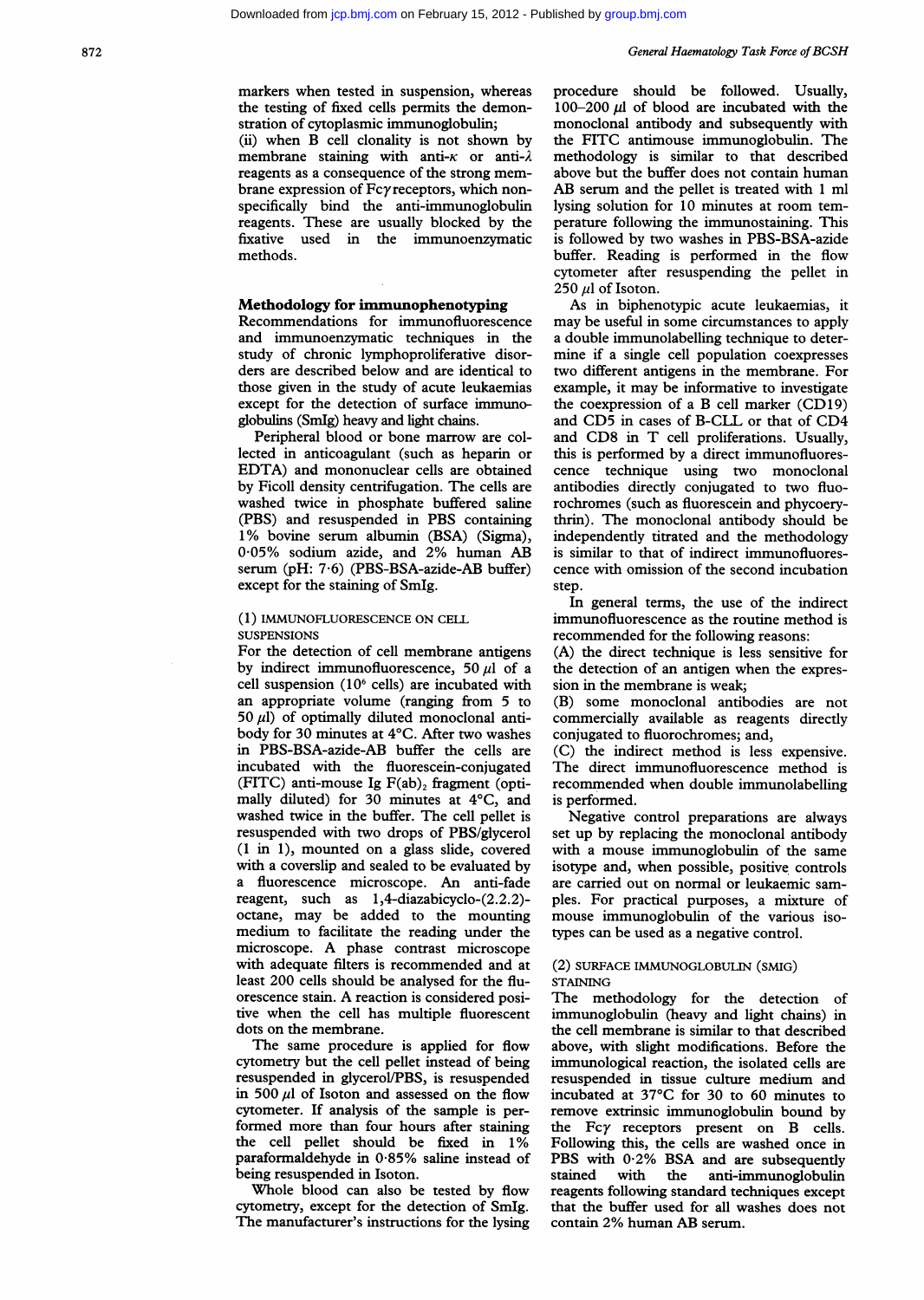# (3) IMMUNOALKALINE PHOSPHATASE ANTIALKALINE PHOSPHATASE (APAAP) ON FIXED CELLS<sup>6</sup>

This may be carried out on smears or on <sup>a</sup> layer of mononuclear cells on a cytocentrifuge slide for all monoclonal antibodies except for the detection of immunoglobulin expression which should always be carried out on isolated mononuclear cells. The location of the cells is marked by encircling the area with a glass pencil. Smears and cytocentrifuge slides should be air-dried for at least six hours and up to 48 hours before the test. Fixation is done in **pure cold acetone** for 10 minutes at<br>room temperature. A water repellent room temperature. A water (Sigmacote) is applied around the circle and the slides are placed in a humid chamber and incubated with 50  $\mu$ l of optimally diluted monoclonal antibody for 30 minutes. From now on the cells must not be allowed to dry and all the steps are carried out at room temperature. After a wash with  $0.05$  molar TRISbuffered saline (TBS) (pH  $7.6$ ), the slides are incubated with 50  $\mu$ l of a rabbit anti-mouse immunoglobulin diluted <sup>1</sup> in 20 in TBS and 2% human serum for 30 minutes, washed again in TBS, and incubated in the immunoalkaline phosphatase anti-alkaline phosphatase (APAAP) complexes diluted <sup>1</sup> in 60 in TBS for 45 minutes. Following <sup>a</sup> wash in TBS the cells are incubated for 20 minutes in a previously filtered developing solution which contains naphthol AS-Mx phosphate, Levamisole, N,N-dimethylformamide, and



Diagram illustrating the panel of markers useful for the diagnosis of chronic lymphoproliferative disorders.

Fast Red TR salt, rinsed in distilled water and counterstained with Harris's haematoxylin for 10 to 20 seconds. The slides, still wet, are mounted with Glycergel (Dako) and assessed under an ordinary microscope. Cells positive with a monoclonal antibody will be seen with red stain in the cytoplasm or on the cell surface.

Negative controls are set up by replacing the monoclonal antibody with a mouse immunoglobulin of the same isotype and normal blood and bone marrow smears are used as positive control when required.

#### Interpretation of results

Results have to be considered in the context of the cell morphology, and the proportion of leukaemic cells has to be estimated in the samples analysed. Therefore, the cutoff point to consider a marker positive will vary. For instance, for samples from primary leukaemias such as B-CLL or prolymphocytic leukaemia (PLL), which usually contain over 80% leukaemic cells, <sup>a</sup> cutoff point of 30% of cells stained with a marker can be considered to be positive. By contrast, in diseases such as non-Hodgkin's lymphomas in leukaemic phase or hairy cell leukaemia, the proportion of malignant cells ranges from a minority to large numbers. Therefore, results must be interpreted in each case and for each particular marker, according to whether the marker is or is not expressed in normal blood lymphocytes. For instance, 10% of cells positive with B-ly-7, which is consistently negative in normal lymphocytes, can be considered a positive finding; the interpretation will be different with the marker CD2 which is positive in most normal blood T lymphocytes.

The lack of specificity of most of the markers also needs to be considered and results must be interpreted taking into consideration findings with the whole panel of markers investigated and not of a marker in isolation. For example, CD5 is <sup>a</sup> T cell marker but is also positive in B-CLL cells and in <sup>a</sup> proportion of B cell non-Hodgkin's lymphoma; CD38 is positive in activated T cells but also in lymphoplasmacytic cells and plasma cells.

# Recommended panel of monoclonal antibodies for the characterisation of chronic lymphoproliferative disorders

The first panel of markers (figure) to be tested is aimed at: distinguishing B from T cell disorders; assessing clonality in B cell proliferations; distinguishing a phenotype typical of B-CLL from those seen in other B lymphoproliferative disorders.

FIRST PANEL OF MARKERS

This first panel should include the following reagents:

- A pan-T marker: CD2.
- A pan-B marker: CD20 or CD19 or CD37 (the latter monoclonal antibody also weakly positive in <sup>a</sup> subset of T cells).

A marker expressed on T cells and <sup>a</sup> subset of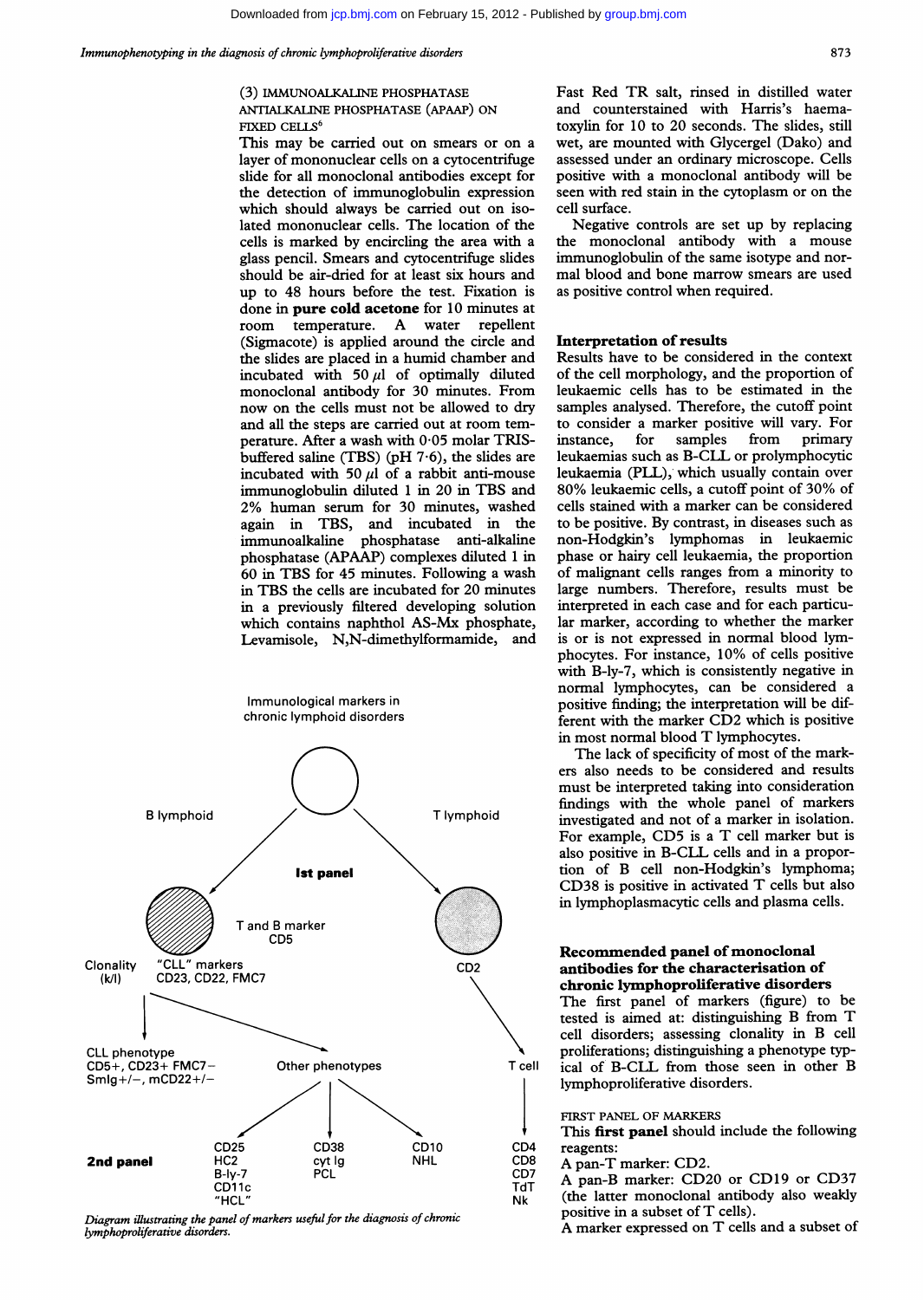B cells (most B-CLL and few lymphomas): CD5.

Two markers to assess clonality: antiimmunoglobulin light chains: anti- $\kappa$  and anti-A.

Three markers which will help to discriminate between B-CLL and other B cell conditions: CD23, FMC7, and CD22.

With the use of these eight reagents in the first screen it is possible to distinguish:

T cell disorders:  $CD2 +$ ,  $CD5 + / -$ , pan-B-, anti- $\kappa/\lambda$ - from B cell disorders: CD2-, pan-B+, anti- $\kappa$  or anti- $\lambda$ +,  $CD5+/-$ . A typical B-CLL phenotype  $(CD2-, CD5+, anti- $\kappa$  or anti- $\lambda$  weakly pos$ itive, pan-B +,  $CD23 +$ ,  $FMC7 -$ ,  $mCD22$ or weakly positive) from phenotypes seen in other B cell malignancies (CD2-, CD5+/-, anti- $\kappa$  or anti- $\lambda$  strongly positive, pan-B+,  $CD23 -$ , FMC7 +, mCD22 +).<sup>78</sup>

## SECOND PANEL OF REAGENTS

The cell reactivity with a second panel of reagents (figure) should be investigated when the first panel indicates a phenotype consistent with <sup>a</sup> T cell disorder or with <sup>a</sup> clonal B cell disorder with a marker profile atypical for B-CLL. In contrast, if the first panel shows an immunological profile characteristic of B-CLL, no further immunophenotyping is needed.

In the cases with <sup>a</sup> T cell phenotype  $(CD2 +, CD5 +/-)$ , the use of the following monoclonal antibody is recommended<sup>24</sup>:

Table <sup>1</sup> Immunological markers in mature B cell disorders

|                         | Leukaemias       | Lymphomas                       |                |            |      |                 |                 |                 |
|-------------------------|------------------|---------------------------------|----------------|------------|------|-----------------|-----------------|-----------------|
| Marker                  | CLL              | <b>B-PLL</b>                    | HCL            | HCL-V      | PCL* | SLVL            | FL              | McL             |
| Smlg<br>CD <sub>5</sub> | Weak<br>$+ +$    | Strong<br>$-1$ +                | Strong         | Strong     | -    | Strong<br>$-1+$ | Strong<br>$-1+$ | Strong<br>$+ +$ |
| Pan-B                   | $+ +$            | $+ +$                           | $+ +$          | $+ +$      |      | $+ +$           | $+ +$           | $+ +$           |
| CD23<br>FMC7            | $+ +$<br>$-1+$   | $+ +$                           | $+ +$          | $+ +$      |      | $-1$<br>$+ +$   | $-1$<br>$+ +$   | $-1$<br>$\,$    |
| mCD22<br>CD25†/HC2      | Weak or $-$<br>- | $^{\mathrm{+}}$ $^{\mathrm{+}}$ | $+ +$<br>$+ +$ | $+ +$<br>- |      | $+ +$<br>$-1$   | $+ +$           | $^{+}$          |
| $B$ -ly-7               |                  |                                 | $+ +$          | $\ddot{}$  |      | $-1$            |                 |                 |

\*Expression of cytoplasmic immunoglobulin (light chain restricted) and CD38.

 $R_{\text{D25}}$  may be identified in other conditions when using sensitive techniques<br>CLL = chronic lymphocytic leukaemia; B-PLL = B cell prolympho CLL = chronic lymphocytic leukaemia; B-PLL = B cell prolymphocytic leukaemia;<br>HCL = hairy cell leukaemia; HCL-V = hairy cell leukaemia variant; PCL = plasma cell<br>leukaemia; SLVL = splenic lymphoma with villous lymphocytes; McL = mantle-cell lymphoma.

 $-$  = negative or positive in less than 10% of cases;  $-/+$  = positive in 10 to 25% of cases;  $+$  = positive in 25 to 75% of cases;  $++$  = positive in more than 75% of cases.

Table 2 Immunological markers in mature T cell disorders

| Marker                           | T-PLL  | <b>ATLL</b>                     | SS    | $LGL-L$ | <b>T-NHL</b> |
|----------------------------------|--------|---------------------------------|-------|---------|--------------|
| CD <sub>2</sub> /CD <sub>5</sub> |        |                                 | $+ +$ |         |              |
| $mCD3*$                          |        |                                 | $+ +$ |         |              |
| CD7                              | $+ +$  | $-1+$                           |       |         |              |
| CD4                              | $+ +$  | $^{\mathrm{+}}$ $^{\mathrm{+}}$ |       | $-1+$   |              |
| CD8                              | $+***$ |                                 |       |         | $+**$        |
| CD25                             | $-1+$  | - -                             |       |         |              |

All cases have a mature (TdT-, CD1a-) phenotype.<br>\*mCD3 = membrane expression. All cases express CD3 in the cytoplasm.<br>†Coexpressed with natural killer markers.

\*\*Coexpressed with CD4 or with negative CD4. T-PLL = T cell prolymphocytic leukaemia; ATLL = adult T cell leukaemia lymphoma; SS <sup>=</sup> Sezary's syndrome; LGL-L = large granular lymphocyte leukaemia; T-NHL = post-thymic T cell non-Hodgkin's lymphoma.

 $\frac{1}{x}$  = negative or positive in less than 10% of cases;  $-\prime$  + = positive in 10 to 25% of cases;<br>+ = positive in 25 to 75% of cases; + + = positive in more than 75% of cases.

CD3, CD7, CD4 and CD8 to confirm the T cell nature of the lymphocytes, see whether a particular subset (for example, CD4 or CD8) is expanded and whether leukaemic cells have <sup>a</sup> phenotype atypical among normal T lymphocytes.

TdT and CD1a to distinguish between thymic or immature  $(TdT +$ ,  $CD1a+/-)$ lymphoid neoplasms (such as T cell acute lymphoblastic leukaemia) from post-thymic or mature (TdT –, CD1a –) T cell proliferations.

Optional markers which are sometimes of relevance are: (A) a monoclonal antibody which recognises antigens of natural killer and killer cells (CD1lb, CD16, CD56 and CD57) and which may provide some information in the study of proliferations of large granular lymphocytes and, (B) those which recognise antigens in activated T cells (CD25, CD38 and class II HLA-DR determinants) in the analysis of suspected adult T cell leukaemia lymphoma and large cell T lineage non-Hodgkin's lymphomas.

In the cases in which the first panel shows <sup>a</sup> clonal B cell disorder with <sup>a</sup> phenotype atypical for B-CLL, the second panel of markers to be used needs to be tailored according to the diagnosis suspected from clinical features and cell morphology. For instance, if a diagnosis of hairy cell leukaemia is entertained, the monoclonal antibody panel B-ly-7, CD25, CD1 ic and HC2 will be useful to confirm the diagnosis and distinguish hairy cell leukaemia from other B cell conditions, such as the hairy cell leukaemia variant,59<sup>10</sup> or splenic lymphoma with villous lymphocytes<sup>11</sup> with which it may be confused.

Optional markers which sometimes give relevant information are CD10 when <sup>a</sup> diagnosis of follicular lymphoma in leukaemic phase is suspected'2 and CD38 in cases in which lymphoplasmacytic differentiation or plasma cell leukaemia is suspected from morphological examination.

A situation which may arise is that in which all the markers tested in the first panel are negative. The diagnosis of plasma cell leukaemia should then be suspected and tests on fixed cells to detect cytoplasmic immunoglobulin light chains and tests with CD38 should be carried out.<sup>13</sup>

The most characteristic immunophenotypic profiles on the various chronic B and T lymphoproliferative disorders are shown in tables <sup>1</sup> and 2.

## Indications for immunophenotyping

Immunophenotypic analysis is indicated on blood or bone marrow samples from all chronic lymphoproliferative disorders, including:

(A) primary lymphoid leukaemias;

(B) leukaemia or lymphoma syndromes, or non-Hodgkin's lymphoma in leukaemic phase when there are at least 10% circulating abnormal cells;

(C) non-Hodgkin's lymphoma with bone marrow infiltration.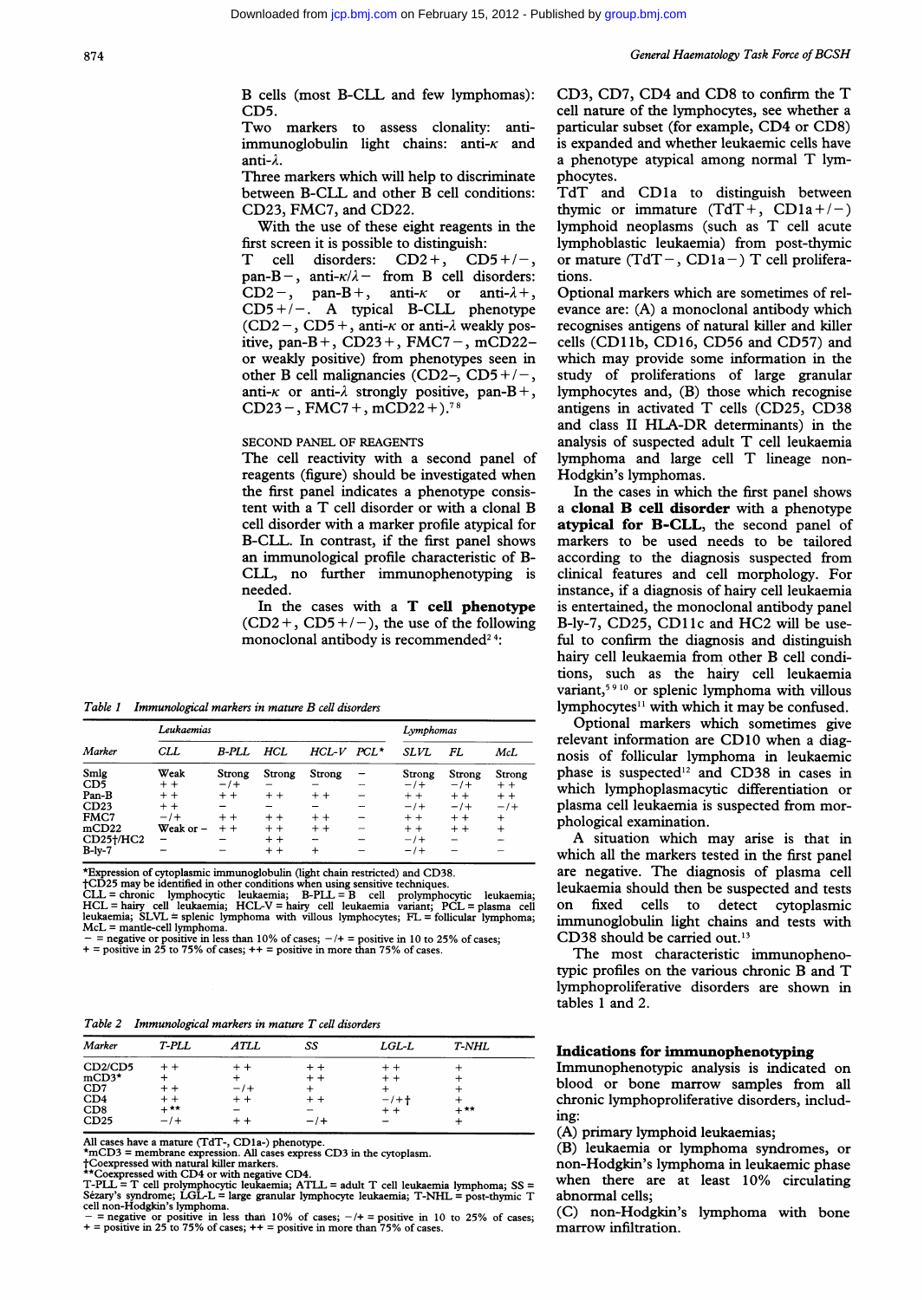- 1 Bennett JM, Catovsky D, Daniel M-T, Flandrin G,<br>
Galton DA, Gralnick HR, et al. Proposals for the classi-<br>
fication of chronic (mature) B and T lymphoid<br>
leukaemias. *J Clin Pathol* 1989;42:567–84.<br>
2 Matutes E, Catovsky
- 
- Babapulle V, Morilla R, *et al.* Leukaemia as a manifestation of large cell lymphoma. *Br J Haematol*<br>1991;77:301–10.
- 
- 4 Matutes E, Catovsky D. Mature T-cell leukemially<br>mphoma syndromes. Review of our experience in 175 cases. Leuk Lymph 1991;<br>4:81-91.<br>5 Matutes E, Morilla R, Owusu-Ankomah K, Meeus P, Catovsky D. The immunophenotype of ha
- tinguish HCL from B-cell disorders with hairy or villous<br>lymphocytes. Leak Lymph, 1994 (in press).<br>Cordell JL, Falini B, Erber WN, Ghosh AK, Abdulaziz Z,<br>MacDonald S, et al. Immunoenzymatic labelling of<br>monoclonal antibodi
- 
- 
- 8 Mattues E, Brito-Babapule V, Swansbury J, Ellis J, Charlotter, Morrilla R, Dearden C, et al. Clinical and laboratory<br>features of 78 cases of T-prolymphocytic leukemia.<br>Blood 1991;78:3269–74.<br>9 Milligan SP, Travade P, Ma
- 10 Sainati L, Matutes E, Mulligan SP, de Oliveira MP, Rani S, Lampert IA, et al. A variant form of hairy cell leukemia resistant to alpha-interferon: clinical and phe-
- leukenna resistant to alpha-interferon: clinical and phe-<br>notypic characteristics of 17 patients. *Blood* 1990;<br> $76:157-62$ .<br>11 Matutes E, Morilla R, Owusu-Ankomah K, Houlihan A,<br>clatowsky D. The immunophenotype of spleni
- 
-